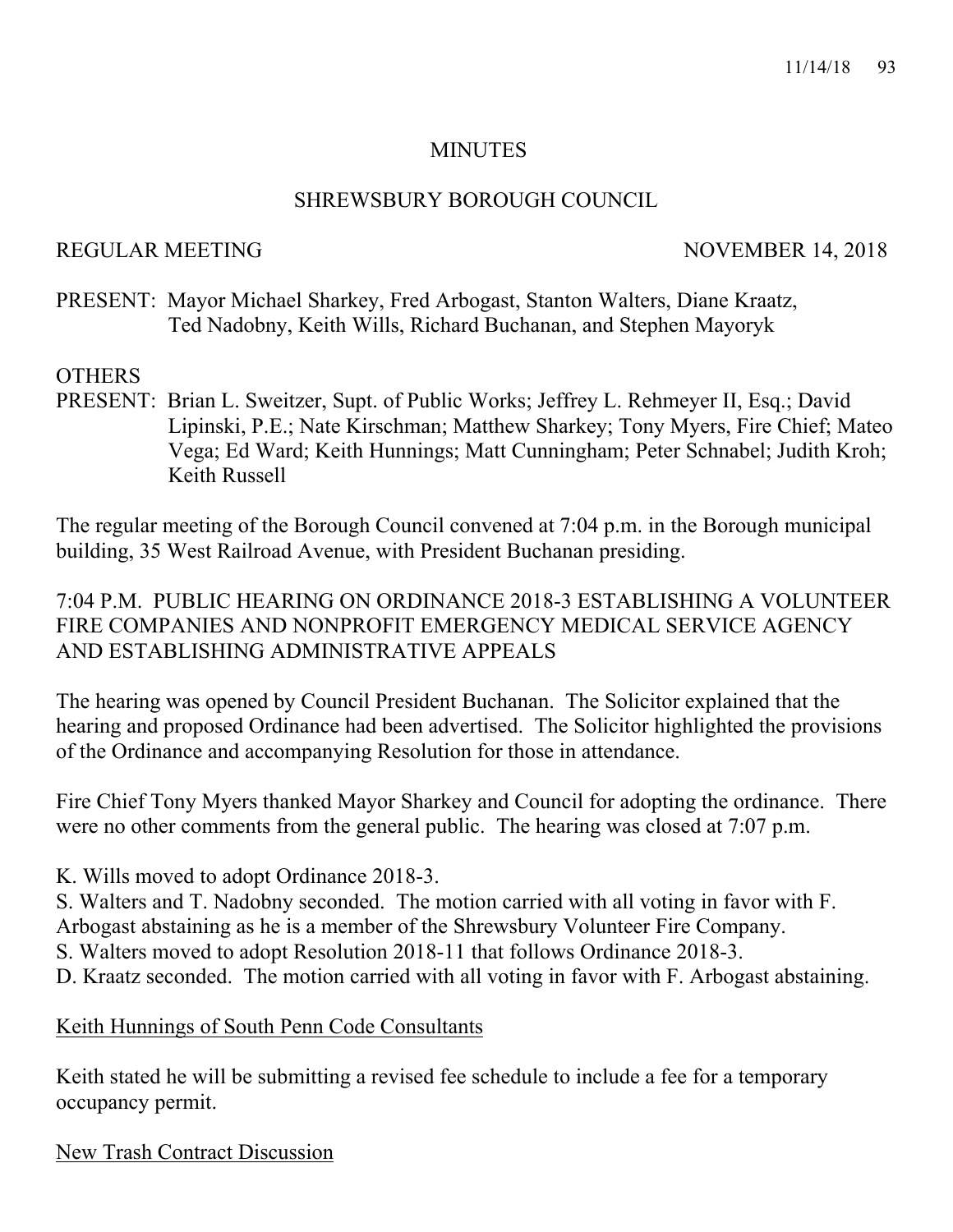Based on the responses received from the third quarter newsletter, the majority of residents who offered feedback wanted to keep the service as it is currently. Peter Schnabel spoke that he would prefer to keep placing bags out for collection. Nate Kirschman and Judith Kroh both spoke about the windy conditions and cans blowing into streets. Nate feels the toter will also blow in the wind and Judith didn't want to wield a heavy toter. The first year cost from Penn Waste is \$279.00 which is a \$53.00 annual increase. Option D (on the Borough prepared summary) which was for a 96 gallon toter for trash but continuing to use the existing rectangular bin for recyclables is \$255.00 a year with lower bidder being Republic Services. F. Arbogast said the majority of residents he spoke with want to keep it as it is currently. Ed Ward, of Penn Waste, said if a resident wanted to rent a 96 gallon toter from the compay, the charge would be \$18.00 a year and billed to the resident directly. He also stated that if residents use their own toters and they get damaged because the grab bar doesn't align with the rear of the trash truck, the company would not replace the toter with another toter but with a trash can.

F. Arbogast moved to accept the bid of Penn Waste keeping the service as it currently is with twice a week trash pick up, one bulky item a week, recycling once a week with two extra bags during the months of November, December, and January.

T. Nadobny seconded. The motion carried with five in favor and two opposed, S. Mayoryk and D. Kraatz.

# **CITIZEN'S COMMENTS**

Comments were heard earlier in the meeting.

# **APPROVAL OF MINUTES**

The minutes of the October 10 meeting were unanimously approved.

# **APPROVAL OF EXPENDITURES AND REPORT OF ACCOUNTS**

F. Arbogast moved to approve the bill list for October: general account numbers 2342 thru 2390; water account: check numbers 1491 thru 1511; sewer account: check numbers 1316 thru 1336; highway aid: none.

S. Walters seconded. The motion carried with all voting in favor.

# **APPROVAL OF PAYROLL REGISTER**

F. Arbogast moved to approve the October 8 and 22 payroll registers.

D. Kraatz seconded. The motion carried with all voting in favor.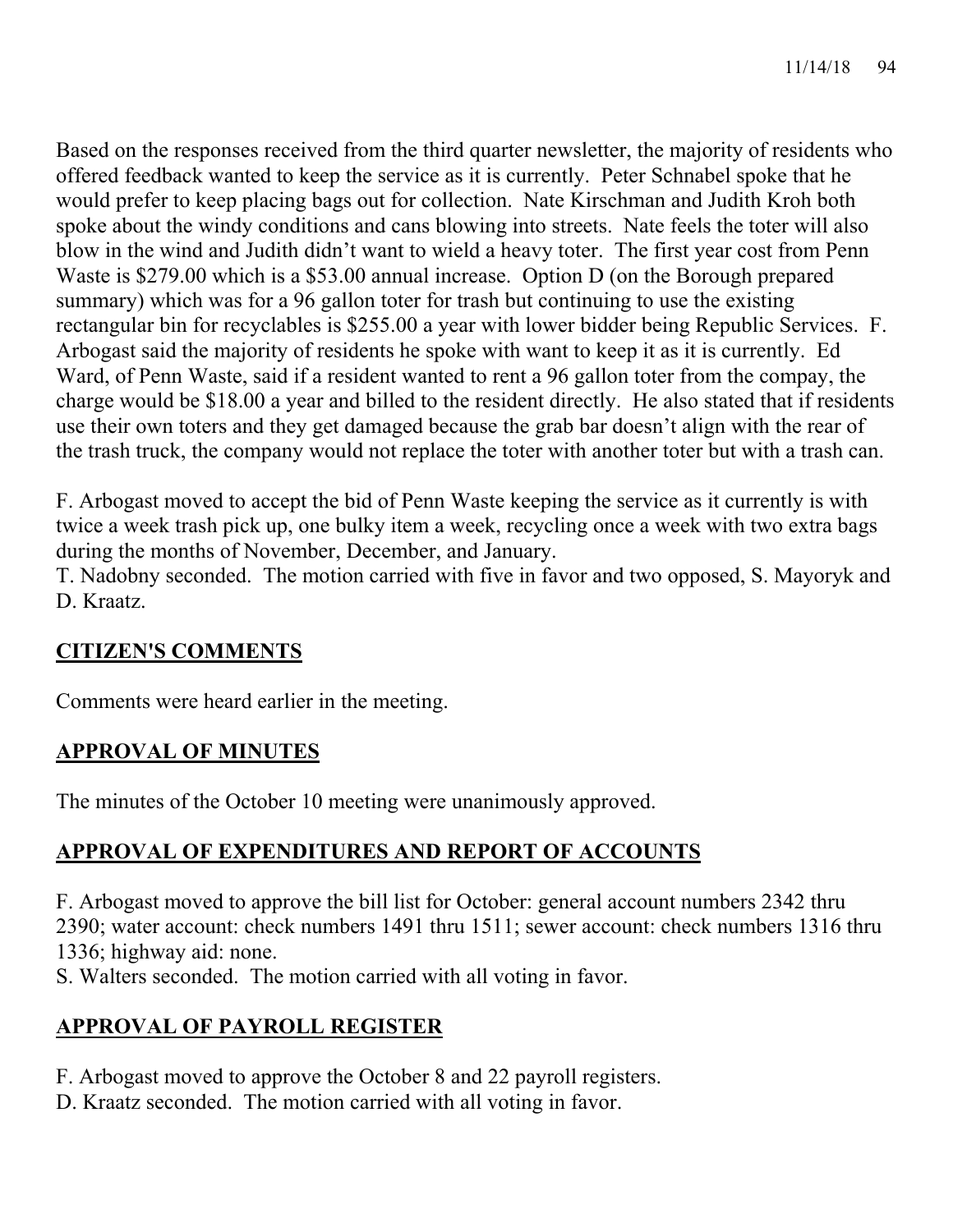# **SUBDIVISION AND LAND DEVELOPMENT BUSINESS**

## **Codes Enforcement**

There were 11 permits issued in October.

## **Southern Regional Police Department –** Mayor Sharkey

Some highlights of the November 7 meeting were that Glen Rock Borough voted to freeze the budget for 30 days which technically can't be done since there is a contract with the two school districts for the School Resource Officers. Officer Smith would like to start the canine program using donations. The Intergovernmental Committee met on October 18. There was discussion that if one municipality wanted to turn back part of a PPU, would Shrewsbury Borough be interested in having more patrol time; it was the consensus of Council that, no, it did not, based on the budgetary increase due to the PPU calculation.

## **Water & Sewer** – T. Nadobny/Supt. Sweitzer

## Sewer Study Report

The report should be finalized for the November 28 Municipal Authority meeting. It was noted that Engineer Lipinski stated that no further fees would be charged by James R. Holley & Assoc. regarding the sewer capacity study.

## Shrewsbury Township Well Inspections

Supt. Sweitzer worked with Shrewsbury Township on compliance of Township Ordinance 2018-1 that all private wells within the Borough's Wellhead Protective Overlay District be inventoried by the Borough. Notices were mailed to 105 Shrewsbury Township residents for inspections and 41 have completed their inspections. Nineteen completed the initial inspection but need to make corrections to satisfy the Ordinance. The initial letter was dated April 10 and the deadline for an appointment was June 8, 2018, with inspections to be completed by September 30, 2018. Solicitor Rehmeyer was asked to send the secondary letter to those who haven't responded and will provide Shrewsbury Township with a copy of the letter.

## Sewer Meters

The sewer meters were relocated to the South Inceptor sewer line which is the last stop before it enters the permanent sewer meter at Kirchner Road and the New Freedom Sewer Treatment Plant. The first sewer meter will measure flows from the Deer Creek Sewer force main. The second meter will measure flows from the Deer Creek and Forest Lakes sewer force mains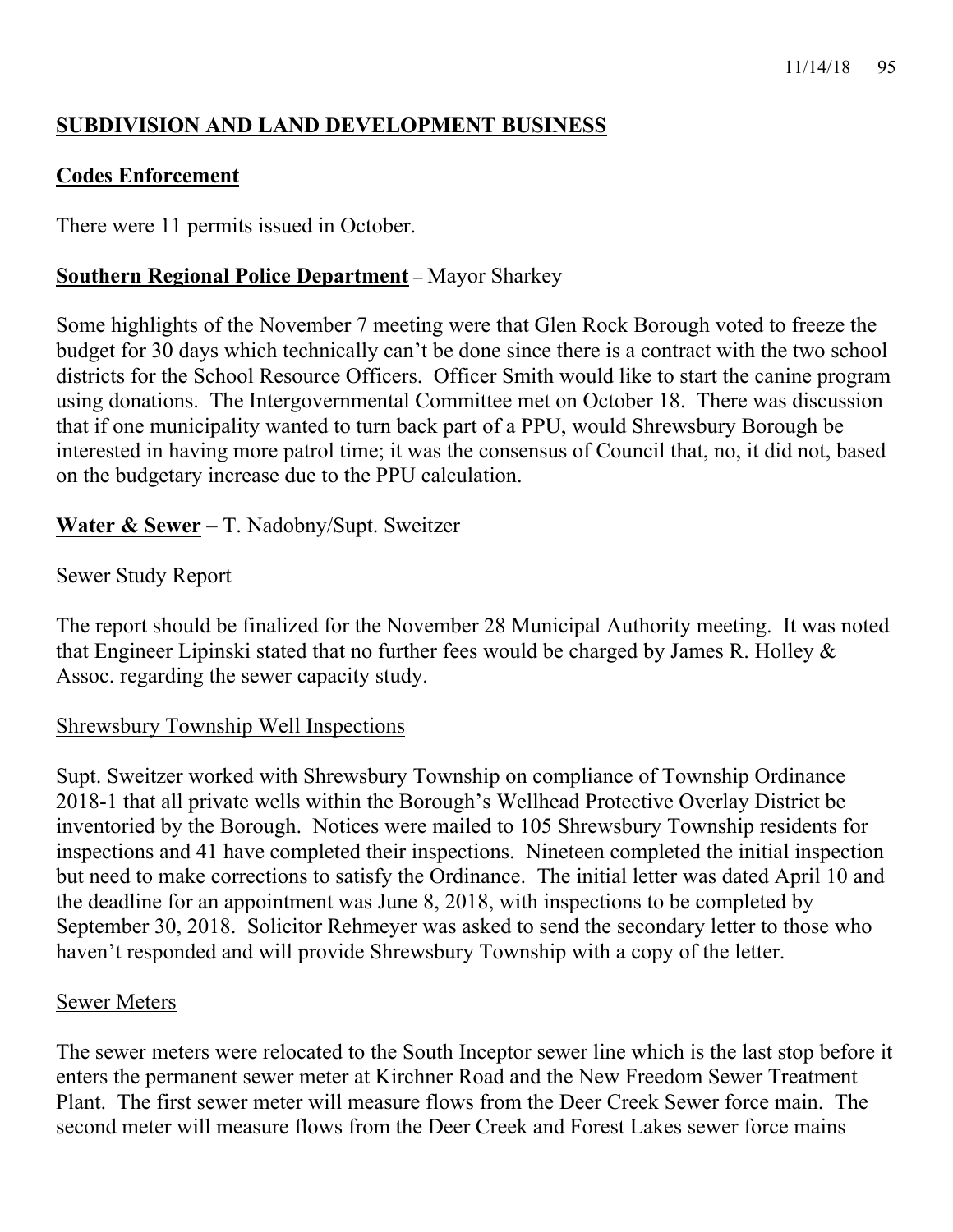combined. This is part of the second phase of the sewer study of our collection system and force mains.

## Water Meter Replacement Program

Solicitor Rehmeyer's letters to those customers who had not scheduled a replacement were successful as all customers in this replacement cycle have complied.

## Meadow Well SRBC Application

The application and the 72-hour pump test plan were submitted. The next step is notifying all residents in a half mile area, the York County Planning Commission, DEP, and Shrewsbury Township about the pump test plan. The pump test will not be done until the SRBC tells us to proceed in much drier conditions. The current permit is for 100,800 GPD and we requested 99,000 GPD. The permit cost was \$4,714.00.

## SRBC Audit

R. Buchanan highlighted the results of the audit performed by the Auditor General's office recently.

## I-83 Diverging Diamond Sewer Relocation

The ten inch Deer Creek Sewer North Interceptor will be replaced and relocated next year. PennDOT will receive bids in January of 2019 with work starting next spring or summer. The Gannett Fleming engineer costs were \$52,422.36 for the design and bid specifications. The Borough/Authority will be responsible for 7% of the construction costs which will be around \$13,300.00 for the Borough and \$11,000.00 for the Authority.

## Sewer Flows and Leak Repairs

Eighteen infiltration/inflow leaks were repaired since August 31. The leaks are estimated to be over 100,000 GPD. There are 27 more leaks that were televised in the last two months that eventually will be repaired in 2018/2019. We received 58.04 inches of rain this year so far.

## Sewer Budget

Pres. Buchanan gave an overhead presentation regarding the current balances in the investment accounts and the amount due over the next seven years for capital improvements at the sewer treatment plant as the Borough/Authority are responsible for 61.72%. Sewer rates will need to be increased. Solicitor Rehmeyer will send a letter to the New Freedom Borough solicitor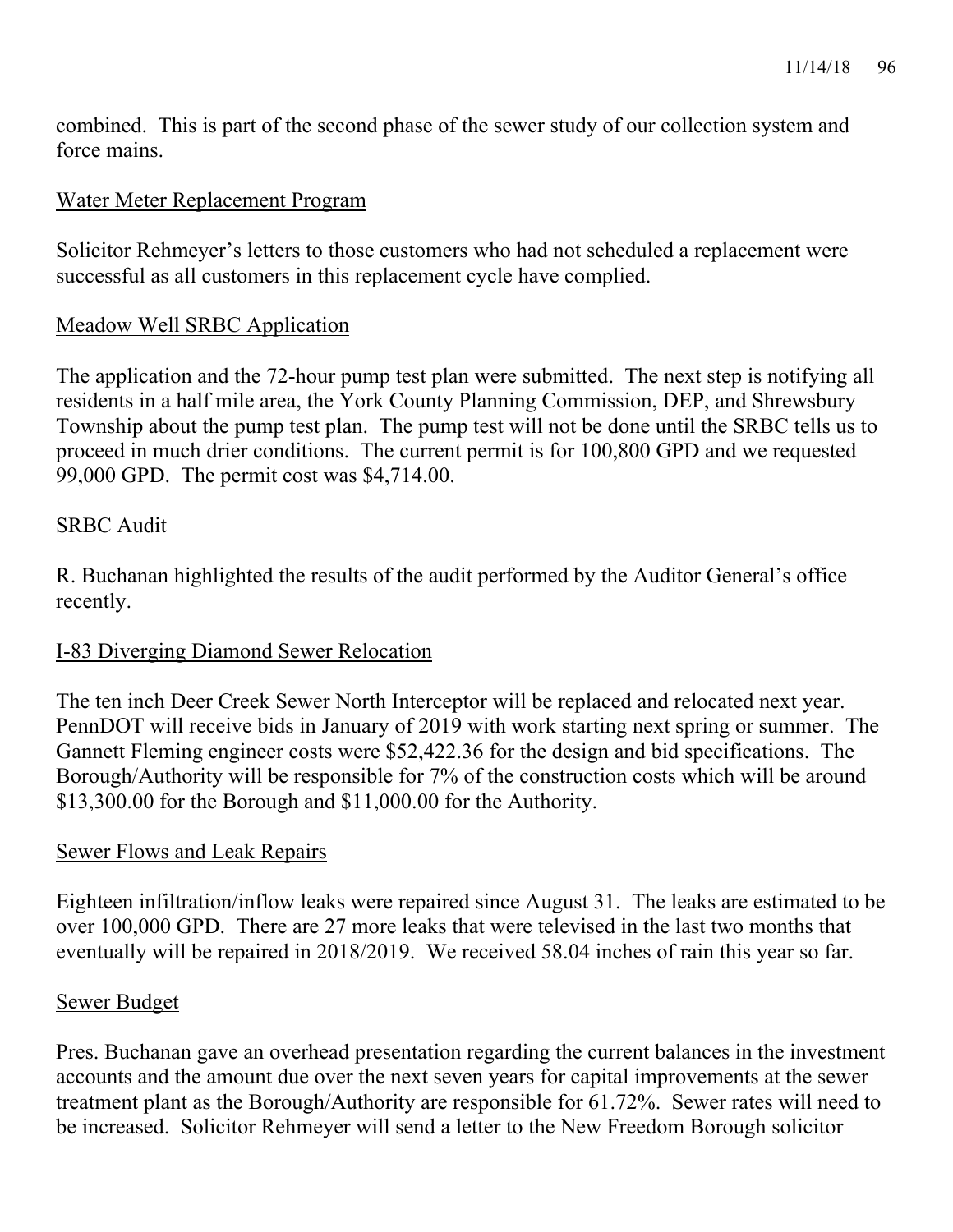regarding some required notice and conditions listed in the 1993 joint Agreement. An audit request was also discussed.

## **Public Roads & Lighting** – M. Sharkey/Supt. Sweitzer

## Traffic Calming

The next meeting will be on November 19 at 7:00 p.m. where the draft plan will be reviewed.

## Crack Sealing

The road crack sealing program was scheduled for this week depending on weather.

## Snow Removal

The salt bins are fully loaded and the equipment is tested and ready.

## LTAP Class

The Borough is hosting a LTAP class on March 20 about conducting a Road Safety Audit. The class works in conjunction with Traffic Calming and will be taught by Traffic Engineer Patrick Wright.

## Hill Street Gas Repairs

Hill Street was paved on October 5 and Columbia Gas repaired an emergency gas leak with two five feet by five feet road cuts on October 29 and October 30. The two cuts are over 102 feet apart. We will try to enforce our ordinance and make Columbia Gas restore the road to the original condition.

# **Public Lands, Buildings and Finance** – F. Arbogast

F. Arbogast mentioned the vacant building the Borough owns at 44 South Main Street. Mayor Sharkey stated newly-elected Congressman Smucker is looking to have a satellite office in Shrewsbury.

## **ENGINEER'S REPORT**

## Apple Tree Court Subdivision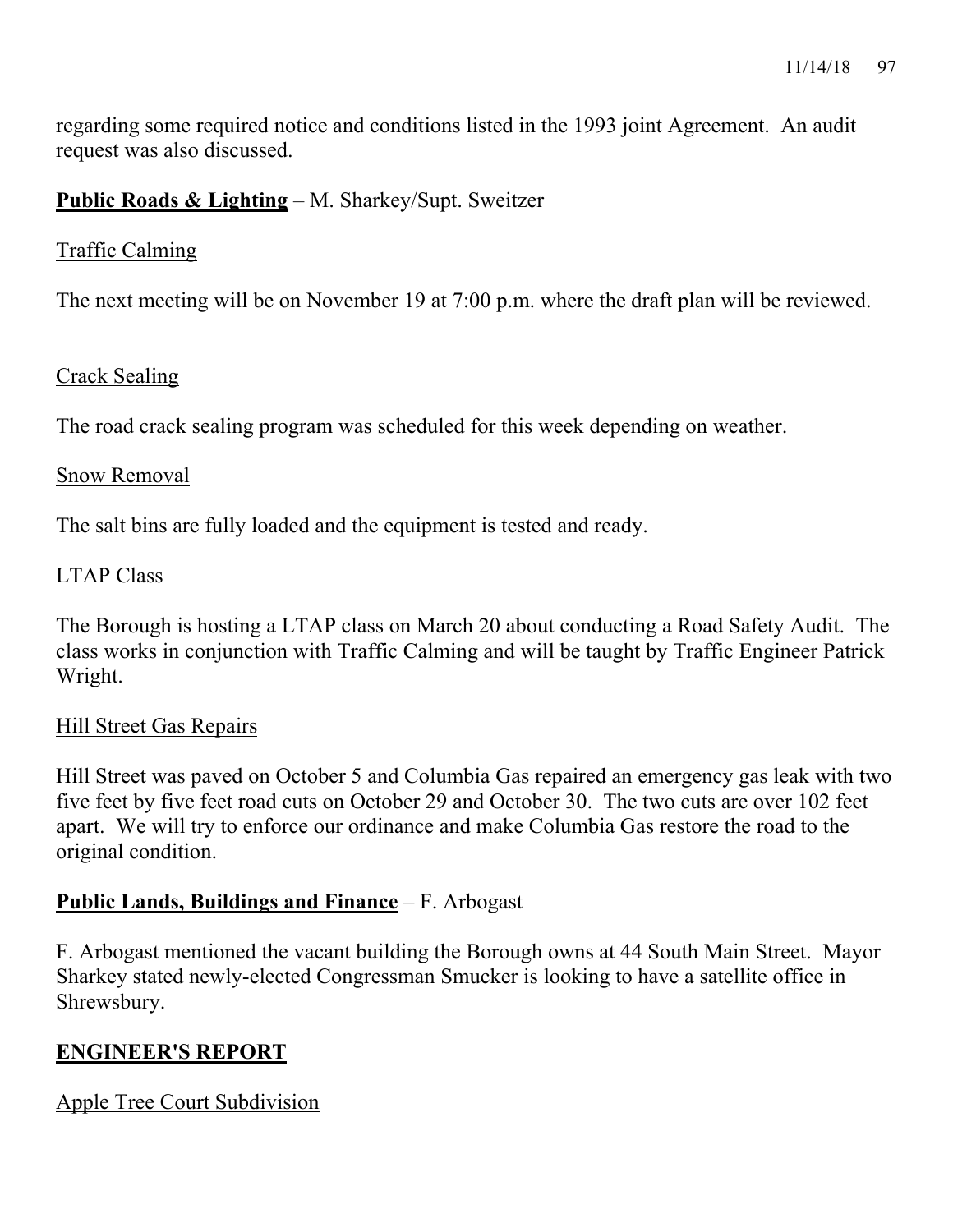Johnston Associates performed the traffic studies for the placement of the speed and stop sign on the Apple Tree Court portion of Greenview Drive.

## Meadow Well Permit

Engineer Lipinski's office is working with Supt. Sweitzer on the Meadow Well Permit Application process.

#### 2018 Streets

South Hill Street and Onion Boulevard are both complete. The lawn areas have been restored but it is difficult to establish vegetation at this time of the year and the contractor will address it next spring.

## 2018 Streets Recommendation of Payment

Engineer Lipinski presented a recommendation of payment to pay York Materials Group in the amount of \$91,236.88.

- S. Walters moved to pay York Materials Group the amount of \$91,236.88.
- T. Nadobny seconded. The motion carried with all voting in favor.

## Exit 4 Diverging Diamond

Various information is being supplied to Gannett Fleming.

## Deer Creek Wet Well Expansion

The permit time extension request has been sent to DEP for approval. A two year extension has been requested.

## Eitzert Farms Street Lights

Engineer Lipinski has been in contact with Met Ed about the 12 street lights in this development. Met Ed will charge the Borough \$15.32 a month for LED lights because if they maintain the lights, the entire head is replaced. If high pressure sodium bulbs are used, the monthly fee is \$13.69 with Met Ed maintaining the light. The LED bulbs are to last  $15 - 20$ years. Jim Good, electrical engineer, will be asked to make a recommendation.

# **SOLICITOR'S REPORT**

Market Square Shopping Center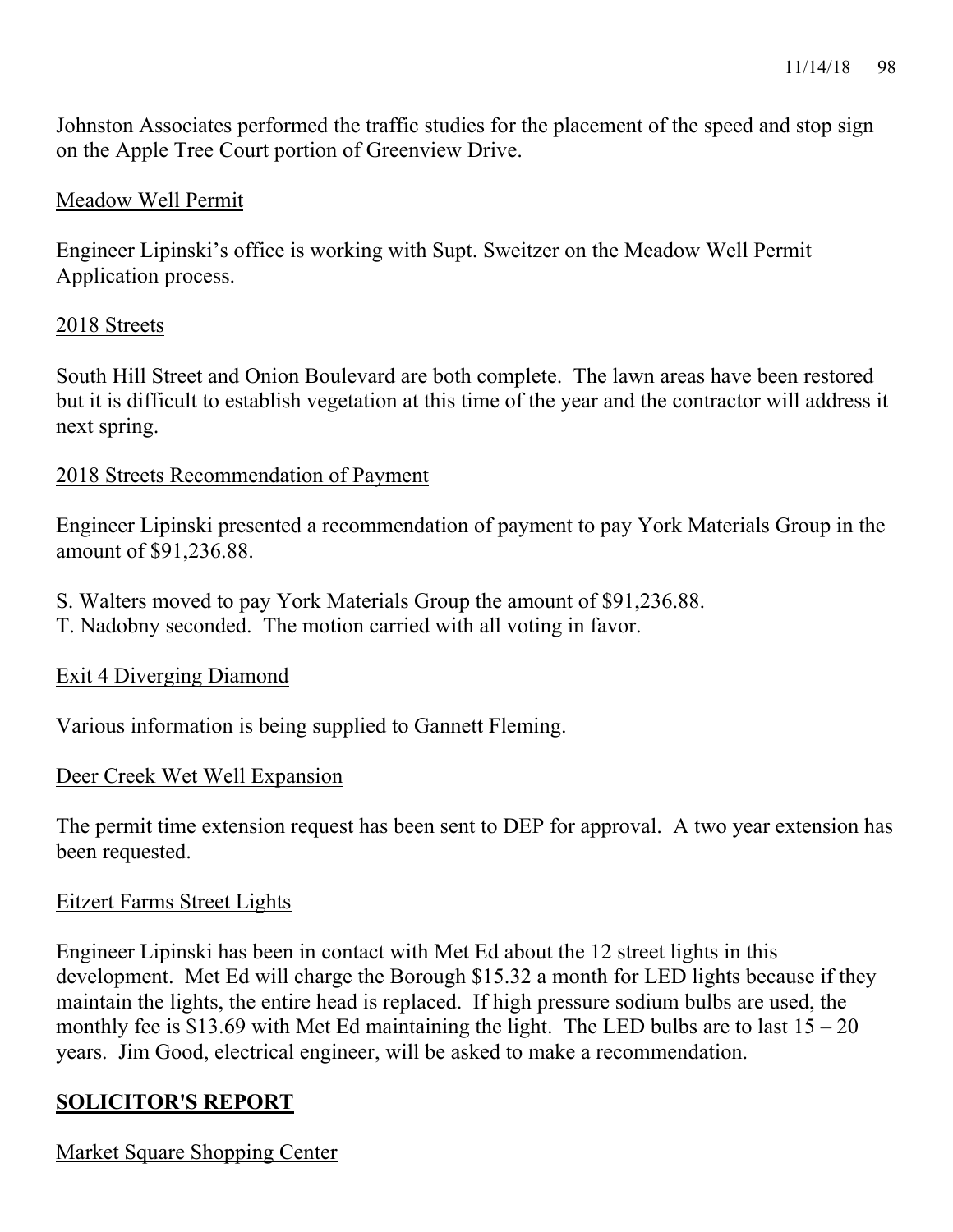Solicitor Rehmeyer and his colleague, Attorney McDonald, are still waiting on a response from the attorney to the property owner.

## Kennel Issues

The draft amendment was submitted to the York County Planning Commission for review at its November 20 meeting. The Borough's Planning Commission recommended the amendment be adopted.

#### Solicitation Ordinance

The Ordinance is ready to be advertised and will be done with other ordinances to reduce costs.

#### Heathcote Glen II, Phase 3 Water Line

There is a problem with the water line not being in the right-of-way on Hastings Way, as shown by prior documents of record. The Developer's attorney will be preparing updated documents in order to protect the Borough and to better inform the property owners.

## Adopt Ordinance 2018-4 Stop Intersection/Speed Limit on Greenview Drive

S. Walters moved to adopt Ordinance 2018-4 regarding a stop intersection and speed limit on the portion of Greenview Drive adopted last month associated with the Apple Tree Court development.

D. Kraatz seconded. The motion carried with all voting in favor. The two traffic studies performed by Johnston & Associates will accompany the Ordinance.

## Memorandum of Understanding for Traffic Signal Retiming

Information was received from the York County Planning Commission for a study of the timing of the signal at Constitution Avenue/Old Farm Lane. Pedestrian crosswalks are not considered during the study, only to make sure the signal timing is accurate, meaning there is an appropriate amount of green time for the current traffic volume. The only cost would be for the Borough's contractor to make any changes at his hourly rate. Since this light was retimed when the lights were upgraded a few years ago, it was the consensus of Council to not participate. The Commission will be notified of the decision.

## Junior Council Person Program

Resolution 2018-12 Authorizing Participation in the Pennsylvania State Association of Boroughs Junior Council Program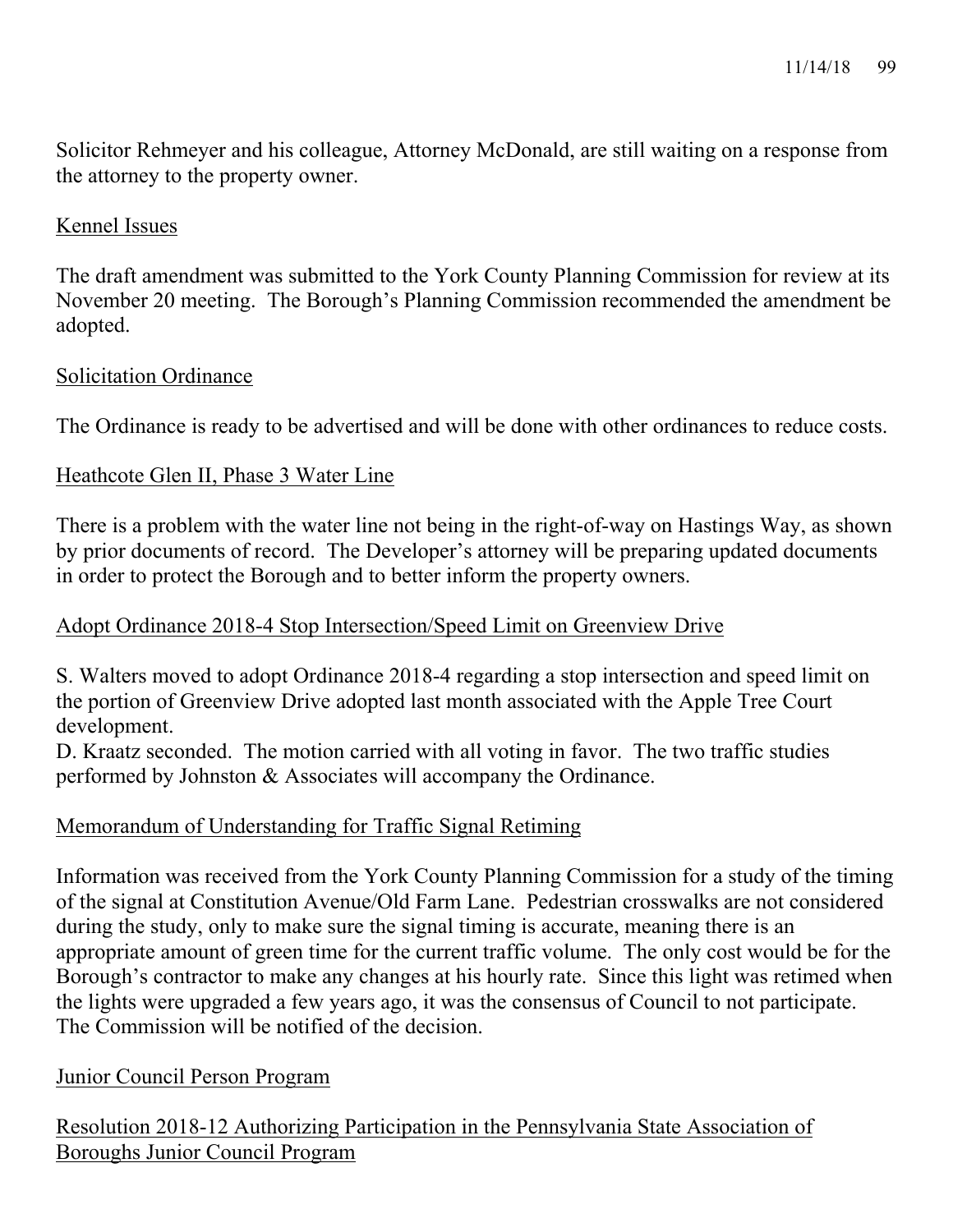- T. Nadobny moved to adopt Resolution 2018-12.
- F. Arbogast seconded. The motion carried with all voting in favor.

Letters of interest were received from Matthew Sharkey(Senior Council Person) and Mateo Vega(Junior Council Person) for the positions.

S. Mayoryk moved to appoint Matthew Sharkey as the Senior Council Person and Mateo Vega as the Junior Council Person. K. Wills seconded. The motion carried with all voting in favor.

The Junior Council Person Pledge was administered to the two students by Mayor Sharkey.

## **Public Safety, Welfare and Personnel** – F. Arbogast

#### SCEMA

S. Walters stated a new quarterly meeting day has been set for next year.

## **Secretary's Report** – C. Bosley

## Tree Lighting

The annual tree lighting will take place on Sunday, December 2 at 6:00 p.m.

## **York Adams Tax Bureau** – M. Sharkey

The budget was approved at the October 29 meeting. A meeting was held with representatives who feel the proposed collection of taxes by a State agency is not going to occur.

## **UNFINISHED BUSINESS**

## **NEW BUSINESS**

## Proposed Stormwater Authority

Supt. Sweitzer provided a handout and went over briefly the proposed charge per parcel for the Stormwater Authority. Council was urged to attend a meeting or research the proposal on line.

# **COMMUNICATIONS**

## **ADJOURNMENT**